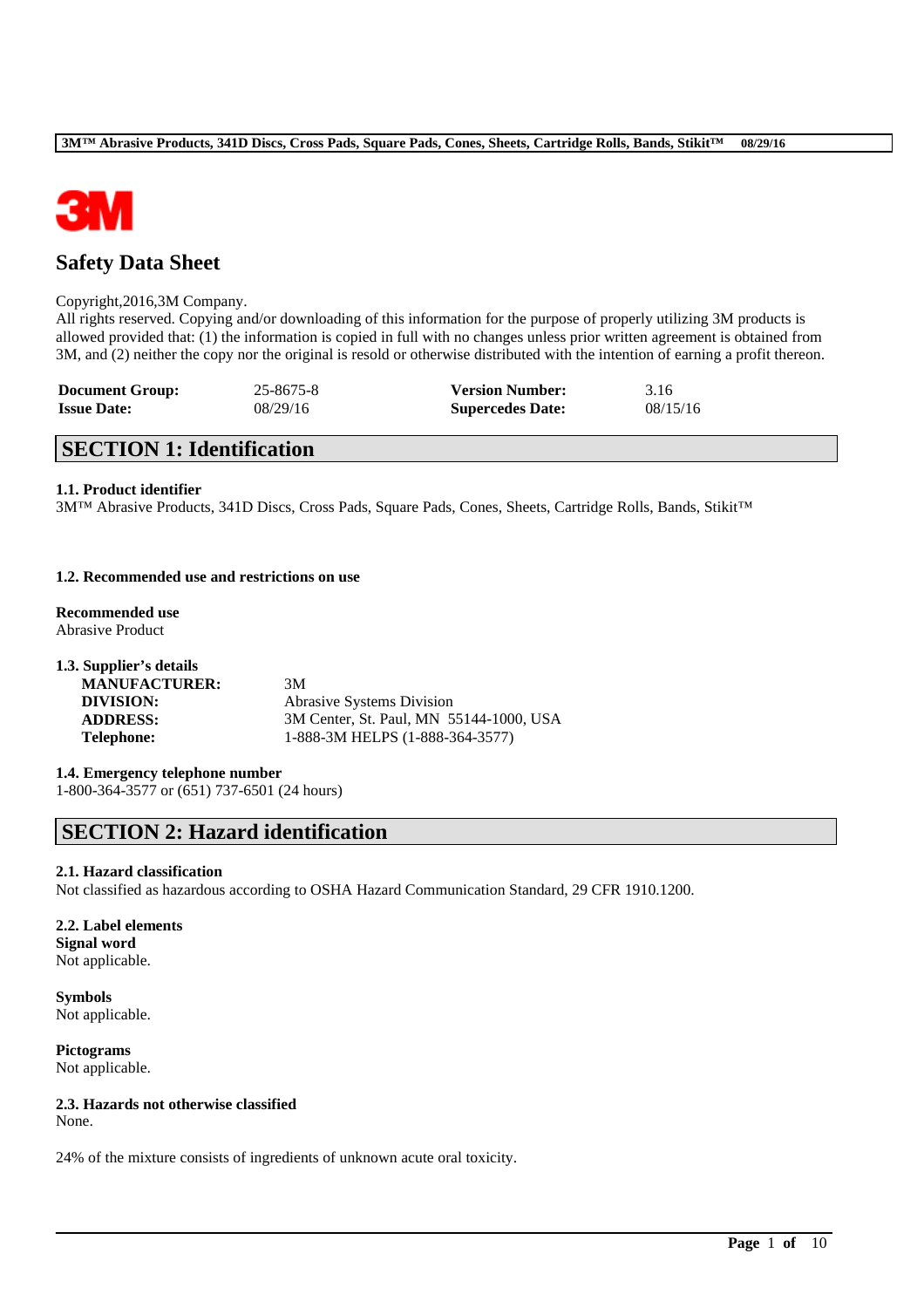# **SECTION 3: Composition/information on ingredients**

| Ingredient                           | <b>C.A.S. No.</b> | $%$ by Wt  |
|--------------------------------------|-------------------|------------|
| Aluminum Oxide Mineral (non-fibrous) | 1344-28-1         | $10 - 50$  |
| Filler                               | 13983-17-0        | $0 - 15$   |
| Filler                               | 1317-65-3         | $0.1 - 10$ |
| Filler                               | 1332-58-7         | $0 - 3$    |
| Inorganic Fluoride                   | 15096-52-3        | $0 - 15$   |
| Titanium Dioxide                     | 13463-67-7        | $0.5 - 2$  |
| <b>Cured Resin</b>                   | Mixture           | $5 - 25$   |
| Cloth Backing                        | Mixture           | $5 - 60$   |
| Metal Attachment                     | None              | $0 - 10$   |
| <b>PSA</b>                           | Mixture           | $0 - 10$   |

# **SECTION 4: First aid measures**

### **4.1. Description of first aid measures**

### **Inhalation:**

Remove person to fresh air. If you feel unwell, get medical attention.

### **Skin Contact:**

Wash with soap and water. If signs/symptoms develop, get medical attention.

### **Eye Contact:**

Flush with large amounts of water. Remove contact lenses if easy to do. Continue rinsing. If signs/symptoms persist, get medical attention.

### **If Swallowed:**

No need for first aid is anticipated.

## **4.2. Most important symptoms and effects, both acute and delayed**

See Section 11.1. Information on toxicological effects.

## **4.3. Indication of any immediate medical attention and special treatment required**

Not applicable

# **SECTION 5: Fire-fighting measures**

### **5.1. Suitable extinguishing media**

In case of fire: Use a fire fighting agent suitable for ordinary combustible material such as water or foam to extinguish.

\_\_\_\_\_\_\_\_\_\_\_\_\_\_\_\_\_\_\_\_\_\_\_\_\_\_\_\_\_\_\_\_\_\_\_\_\_\_\_\_\_\_\_\_\_\_\_\_\_\_\_\_\_\_\_\_\_\_\_\_\_\_\_\_\_\_\_\_\_\_\_\_\_\_\_\_\_\_\_\_\_\_\_\_\_\_\_\_\_\_

## **5.2. Special hazards arising from the substance or mixture**

None inherent in this product.

## **Hazardous Decomposition or By-Products**

| <b>Substance</b> |  |  |  |
|------------------|--|--|--|
| Carbon monoxide  |  |  |  |
| Carbon dioxide   |  |  |  |

**Substance Condition** During Combustion During Combustion

### **5.3. Special protective actions for fire-fighters**

No special protective actions for fire-fighters are anticipated.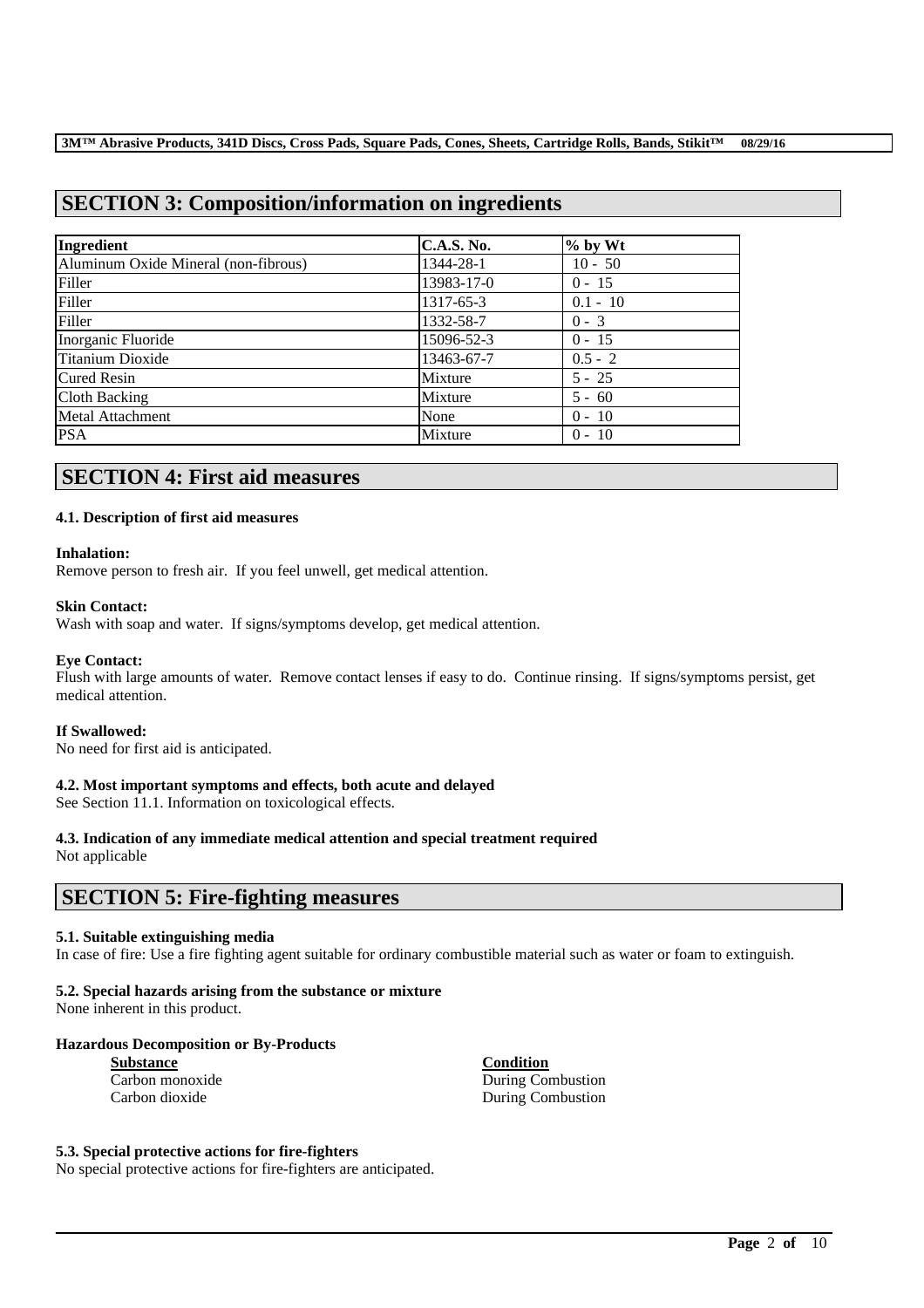# **SECTION 6: Accidental release measures**

### **6.1. Personal precautions, protective equipment and emergency procedures**

Observe precautions from other sections.

### **6.2. Environmental precautions**

Avoid release to the environment.

### **6.3. Methods and material for containment and cleaning up**

Collect as much of the spilled material as possible.

# **SECTION 7: Handling and storage**

## **7.1. Precautions for safe handling**

For industrial or professional use only. Avoid breathing of dust created by sanding, grinding or machining. Damaged product can break apart during use and cause serious injury to face or eyes. Check product for damage such as cracks or nicks prior to use. Replace if damaged. Always wear eye and face protection when working at sanding or grinding operations or when near such operations. Avoid release to the environment. Combustible dust may form by action of this product on another material (substrate). Dust generated from the substrate during use of this product may be explosive if in sufficient concentration with an ignition source. Dust deposits should not be allowed to accumulate on surfaces because of the potential for secondary explosions.

# **7.2. Conditions for safe storage including any incompatibilities**

No special storage requirements.

# **SECTION 8: Exposure controls/personal protection**

## **8.1. Control parameters**

## **Occupational exposure limits**

If a component is disclosed in section 3 but does not appear in the table below, an occupational exposure limit is not available for the component.

| <b>Ingredient</b>             | <b>C.A.S. No.</b> | <b>Agency</b> | <b>Limit type</b>              | <b>Additional Comments</b> |
|-------------------------------|-------------------|---------------|--------------------------------|----------------------------|
| Filler                        | 1317-65-3         | <b>OSHA</b>   | TWA(as total dust):15          |                            |
|                               |                   |               | mg/m3;TWA(respirable           |                            |
|                               |                   |               | fraction): $5 \text{ mg/m}$ 3  |                            |
| Filler                        | 1332-58-7         | <b>ACGIH</b>  | TWA(respirable fraction):2     | A4: Not class, as human    |
|                               |                   |               | mg/m3                          | carcin                     |
| KAOLIN, TOTAL DUST            | 1332-58-7         | <b>OSHA</b>   | TWA(as total dust):15          |                            |
|                               |                   |               | mg/m3;TWA(respirable           |                            |
|                               |                   |               | fraction):5 mg/m3              |                            |
| Aluminum, insoluble compounds | 1344-28-1         | <b>ACGIH</b>  | TWA(respirable fraction):1     | A4: Not class. as human    |
|                               |                   |               | mg/m3                          | carcin                     |
| Aluminum Oxide Mineral (non-  | 1344-28-1         | <b>OSHA</b>   | TWA(as total dust):15          |                            |
| fibrous)                      |                   |               | mg/m3;TWA(respirable           |                            |
|                               |                   |               | fraction): $5 \text{ mg/m}$ 3  |                            |
| <b>Titanium Dioxide</b>       | 13463-67-7        | <b>ACGIH</b>  | $TWA:10$ mg/m $3$              | A4: Not class, as human    |
|                               |                   |               |                                | carcin                     |
| <b>Titanium Dioxide</b>       | 13463-67-7        | <b>OSHA</b>   | TWA(as total dust):15 mg/m3    |                            |
| <b>FLUORIDES</b>              | 15096-52-3        | <b>OSHA</b>   | TWA $(as dust):2.5$            |                            |
|                               |                   |               | $mg/m3$ ; TWA(as F): 2.5 mg/m3 |                            |
| <b>FLUORIDES</b>              | 15096-52-3        | <b>ACGIH</b>  | TWA(as F):2.5 mg/m3            | A4: Not class. as human    |
|                               |                   |               |                                | carcin                     |
| Aluminum, insoluble compounds | 15096-52-3        | <b>ACGIH</b>  | TWA(respirable fraction):1     | A4: Not class, as human    |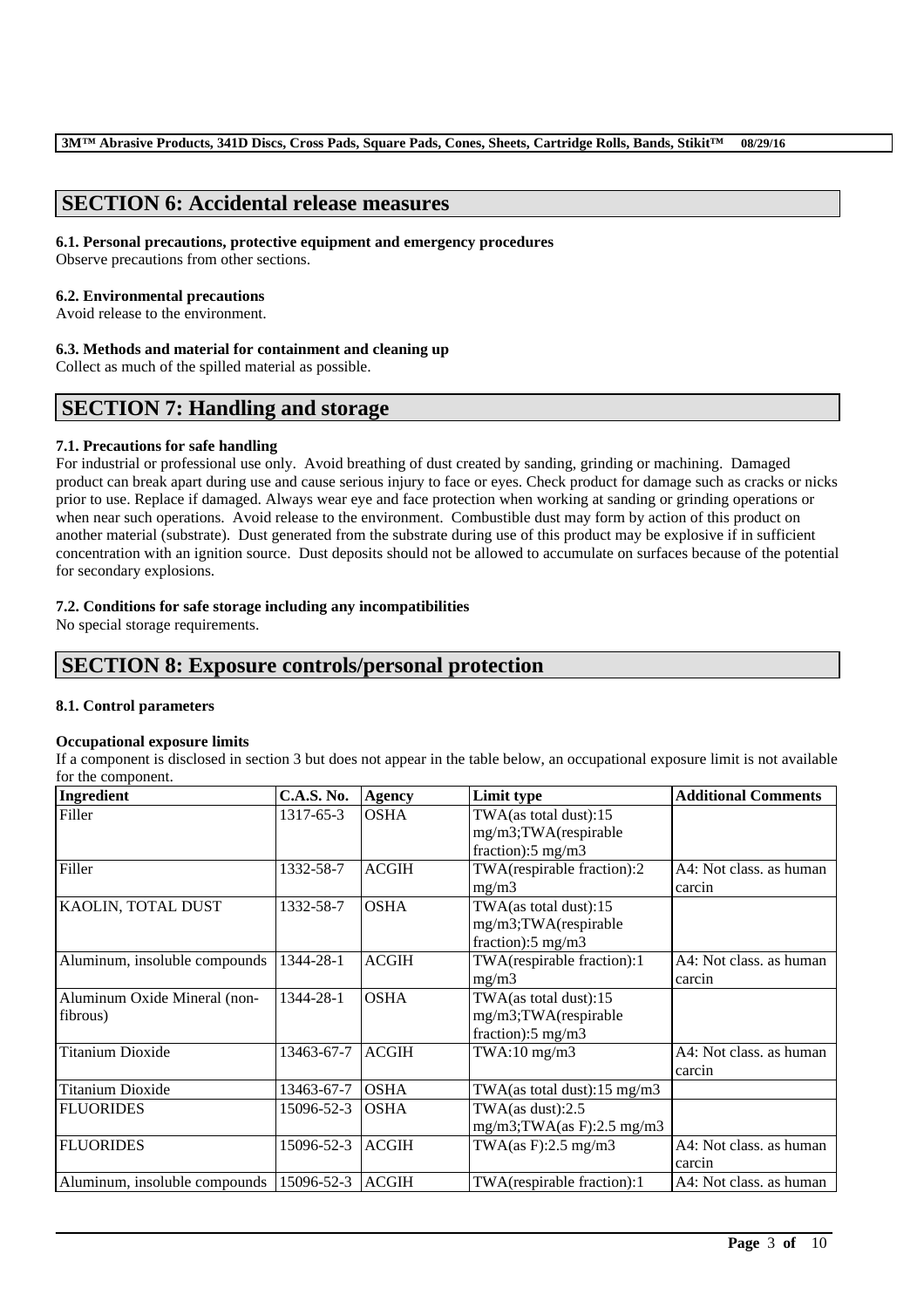|                                                                       |                        | <b>000017</b><br>мΓ |
|-----------------------------------------------------------------------|------------------------|---------------------|
| ACG<br>Industrial<br>American<br>`onterence_<br>t Governmental<br>: വ | <b>Hygienists</b><br>. |                     |

AIHA : American Industrial Hygiene Association

CMRG : Chemical Manufacturer's Recommended Guidelines

OSHA : United States Department of Labor - Occupational Safety and Health Administration

TWA: Time-Weighted-Average

STEL: Short Term Exposure Limit

CEIL: Ceiling

### **8.2. Exposure controls**

### **8.2.1. Engineering controls**

Provide appropriate local exhaust ventilation for sanding, grinding or machining. Use general dilution ventilation and/or local exhaust ventilation to control airborne exposures to below relevant Exposure Limits and/or control

dust/fume/gas/mist/vapors/spray. If ventilation is not adequate, use respiratory protection equipment. Provide local exhaust at process emission sources to control exposure near the source and to prevent the escape of dust into the work area. Ensure that dust-handling systems (such as exhaust ducts, dust collectors, vessels, and processing equipment) are designed in a manner to prevent the escape of dust into the work area (i.e., there is no leakage from the equipment).

### **8.2.2. Personal protective equipment (PPE)**

### **Eye/face protection**

To minimize the risk of injury to face and eyes, always wear eye and face protection when working at sanding or grinding operations or when near such operations. Select and use eye/face protection to prevent contact based on the results of an exposure assessment. The following eye/face protection(s) are recommended: Safety Glasses with side shields

### **Skin/hand protection**

Wear appropriate gloves to minimize risk of injury to skin from contact with dust or physical abrasion from grinding or sanding.

### **Respiratory protection**

Assess exposure concentrations of all materials involved in the work process. Consider material being abraded when determining the appropriate respiratory protection. Select and use appropriate respirators to prevent inhalation overexposure. An exposure assessment may be needed to decide if a respirator is required. If a respirator is needed, use respirators as part of a full respiratory protection program. Based on the results of the exposure assessment, select from the following respirator type(s) to reduce inhalation exposure:

\_\_\_\_\_\_\_\_\_\_\_\_\_\_\_\_\_\_\_\_\_\_\_\_\_\_\_\_\_\_\_\_\_\_\_\_\_\_\_\_\_\_\_\_\_\_\_\_\_\_\_\_\_\_\_\_\_\_\_\_\_\_\_\_\_\_\_\_\_\_\_\_\_\_\_\_\_\_\_\_\_\_\_\_\_\_\_\_\_\_

Half facepiece or full facepiece air-purifying respirator suitable for particulates

For questions about suitability for a specific application, consult with your respirator manufacturer.

# **SECTION 9: Physical and chemical properties**

### **9.1. Information on basic physical and chemical properties**

| <b>General Physical Form:</b> | Solid                  |
|-------------------------------|------------------------|
| Odor, Color, Grade:           | Solid Abrasive Product |
| <b>Odor threshold</b>         | Not Applicable         |
| рH                            | Not Applicable         |
| <b>Melting point</b>          | Not Applicable         |
| <b>Boiling Point</b>          | Not Applicable         |
| <b>Flash Point</b>            | Not Applicable         |
| <b>Evaporation rate</b>       | Not Applicable         |
| Flammability (solid, gas)     | Not Classified         |
| <b>Flammable Limits(LEL)</b>  | Not Applicable         |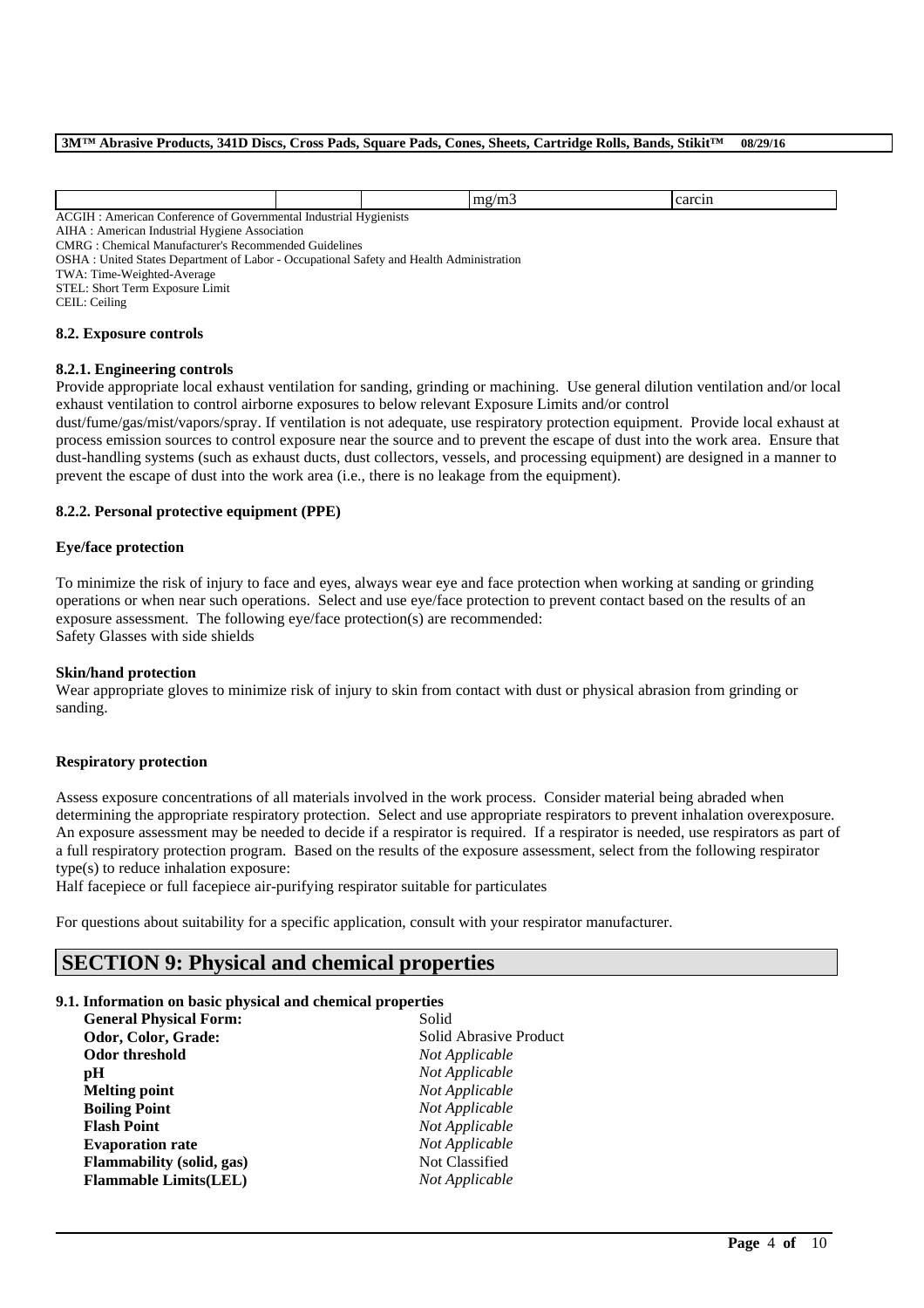| Not Applicable |
|----------------|
| Not Applicable |
| Not Applicable |
| Not Applicable |
| Not Applicable |
| Not Applicable |
| Not Applicable |
| Not Applicable |
| Not Applicable |
| Not Applicable |
| Not Applicable |
| Not Applicable |
| Not Applicable |
| Not Applicable |
|                |

# **SECTION 10: Stability and reactivity**

### **10.1. Reactivity**

This material is considered to be non reactive under normal use conditions.

## **10.2. Chemical stability**

Stable.

# **10.3. Possibility of hazardous reactions**

Hazardous polymerization will not occur.

**10.4. Conditions to avoid** None known.

### **10.5. Incompatible materials** None known.

## **10.6. Hazardous decomposition products**

**Substance Condition**

None known.

Refer to section 5.2 for hazardous decomposition products during combustion.

Under recommended usage conditions, hazardous decomposition products are not expected. Hazardous decomposition products may occur as a result of oxidation, heating, or reaction with another material.

# **SECTION 11: Toxicological information**

**The information below may not be consistent with the material classification in Section 2 if specific ingredient classifications are mandated by a competent authority. In addition, toxicological data on ingredients may not be reflected in the material classification and/or the signs and symptoms of exposure, because an ingredient may be present below the threshold for labeling, an ingredient may not be available for exposure, or the data may not be relevant to the material as a whole.**

\_\_\_\_\_\_\_\_\_\_\_\_\_\_\_\_\_\_\_\_\_\_\_\_\_\_\_\_\_\_\_\_\_\_\_\_\_\_\_\_\_\_\_\_\_\_\_\_\_\_\_\_\_\_\_\_\_\_\_\_\_\_\_\_\_\_\_\_\_\_\_\_\_\_\_\_\_\_\_\_\_\_\_\_\_\_\_\_\_\_

**11.1. Information on Toxicological effects**

**Signs and Symptoms of Exposure**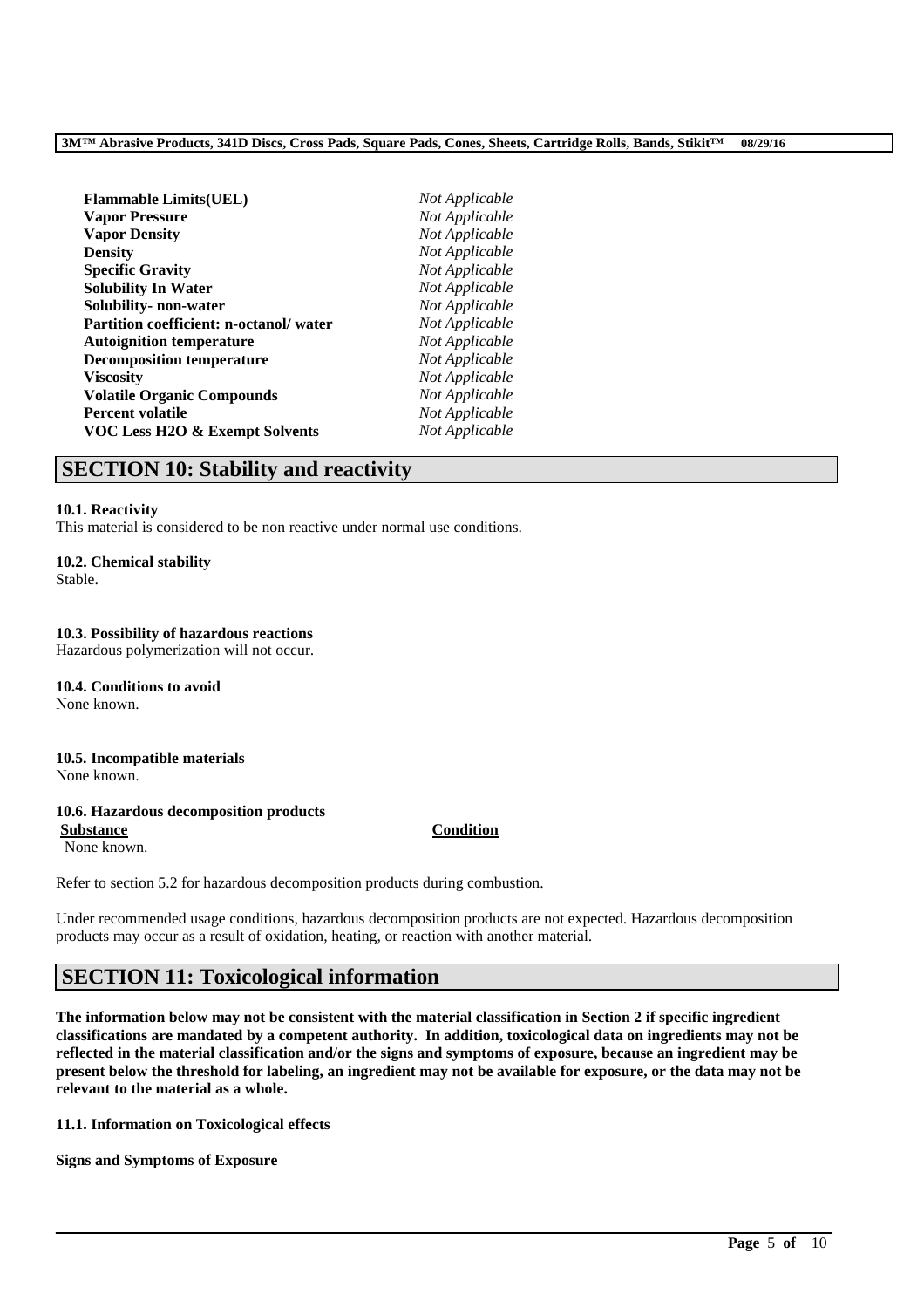### **Based on test data and/or information on the components, this material may produce the following health effects:**

### **Inhalation:**

Dust from grinding, sanding or machining may cause irritation of the respiratory system. Signs/symptoms may include cough, sneezing, nasal discharge, headache, hoarseness, and nose and throat pain.

### **Skin Contact:**

Mechanical Skin irritation: Signs/symptoms may include abrasion, redness, pain, and itching.

### **Eye Contact:**

Mechanical eye irritation: Signs/symptoms may include pain, redness, tearing and corneal abrasion.

Dust created by grinding, sanding, or machining may cause eye irritation. Signs/symptoms may include redness, swelling, pain, tearing, and blurred or hazy vision.

### **Ingestion:**

No known health effects.

### **Carcinogenicity:**

| Ingredient                                                     | .                               | Description<br>∟lass                                      | 'egulation                                                         |
|----------------------------------------------------------------|---------------------------------|-----------------------------------------------------------|--------------------------------------------------------------------|
| <b>CONTACT</b><br>D <sub>10</sub> x <sub>1</sub> de<br>itanium | .34 <sup>h</sup><br>$O/-$<br>᠇୰ | $\cdot$ .<br>OD.<br>carc<br>Grr<br>human<br>sible.<br>AS. | International<br>Cancer<br>$A$ genc $V$<br>Research<br>on (<br>TO1 |

### **Additional Information:**

This document covers only the 3M product. For complete assessment, when determining the degree of hazard, the material being abraded must also be considered.

This product contains titanium dioxide. Cancer of the lungs has been observed in rats that inhaled high levels of titanium dioxide. No exposure to inhaled titanium dioxide is expected during the normal handling and use of this product. Titanium dioxide was not detected when air sampling was conducted during simulated use of similar products containing titanium dioxide. Therefore, the health effects associated with titanium dioxide are not expected during the normal use of this product.

## **Toxicological Data**

If a component is disclosed in section 3 but does not appear in a table below, either no data are available for that endpoint or the data are not sufficient for classification.

### **Acute Toxicity**

| <b>Name</b>                          | Route                                 | <b>Species</b> | <b>Value</b>                                      |
|--------------------------------------|---------------------------------------|----------------|---------------------------------------------------|
| Overall product                      | Ingestion                             |                | No data available; calculated $ATE > 5,000$ mg/kg |
| Aluminum Oxide Mineral (non-fibrous) | Dermal                                |                | LD50 estimated to be $> 5,000$ mg/kg              |
| Aluminum Oxide Mineral (non-fibrous) | Inhalation-<br>Dust/Mist<br>(4 hours) | Rat            | $LC50 > 2.3$ mg/l                                 |
| Aluminum Oxide Mineral (non-fibrous) | Ingestion                             | Rat            | $LD50 > 5,000$ mg/kg                              |
| Filler                               | Dermal                                |                | LD50 estimated to be $> 5,000$ mg/kg              |
| Filler                               | Ingestion                             |                | LD50 estimated to be $2,000 - 5,000$ mg/kg        |
| Inorganic Fluoride                   | Dermal                                | Rabbit         | $LD50 > 2,100$ mg/kg                              |
| Inorganic Fluoride                   | Inhalation-<br>Dust/Mist<br>(4 hours) | Rat            | LC50 4.5 mg/l                                     |
| Inorganic Fluoride                   | Ingestion                             | Rat            | LD50 $5,000$ mg/kg                                |
| Filler                               | Dermal                                | Rat            | $LD50 > 2,000$ mg/kg                              |
| Filler                               | Inhalation-<br>Dust/Mist<br>(4 hours) | Rat            | $LC50$ 3 mg/l                                     |
| Filler                               | Ingestion                             | Rat            | LD50 6,450 mg/kg                                  |
| Filler                               | Dermal                                |                | LD50 estimated to be $> 5,000$ mg/kg              |
| Filler                               | Ingestion                             | Human          | $LD50 > 15,000$ mg/kg                             |
| <b>Titanium Dioxide</b>              | Dermal                                | Rabbit         | $LD50 > 10,000$ mg/kg                             |
| <b>Titanium Dioxide</b>              | Inhalation-                           | Rat            | $LC50 > 6.82$ mg/l                                |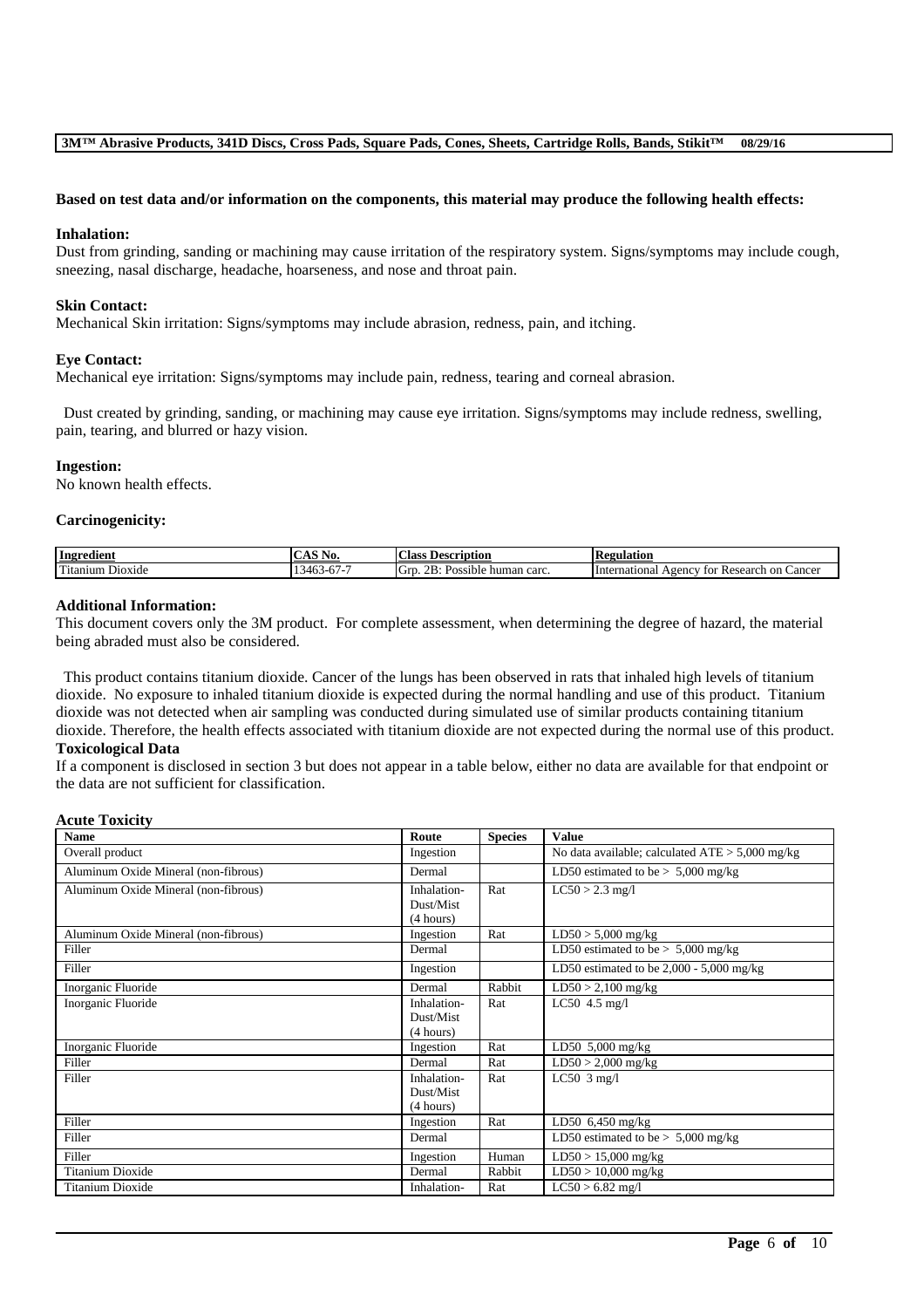|                      | Dust/Mist |     |                                    |
|----------------------|-----------|-----|------------------------------------|
|                      | hours     |     |                                    |
| Titanium.<br>Dioxide | Ingestion | Rat | $10,000 \text{ mg/kg}$<br>D50<br>ᆈ |
| $\sim$ $-$           |           |     |                                    |

ATE = acute toxicity estimate

# **Skin Corrosion/Irritation**

| Name                                 | <b>Species</b> | <b>Value</b>              |
|--------------------------------------|----------------|---------------------------|
|                                      |                |                           |
| Aluminum Oxide Mineral (non-fibrous) | Rabbit         | No significant irritation |
| Inorganic Fluoride                   | Multiple       | No significant irritation |
|                                      | animal         |                           |
|                                      | species        |                           |
| Filler                               | Rabbit         | No significant irritation |
| Filler                               | Professio      | No significant irritation |
|                                      | nal            |                           |
|                                      | judgeme        |                           |
|                                      | nt             |                           |
| Titanium Dioxide                     | Rabbit         | No significant irritation |

# **Serious Eye Damage/Irritation**

| Name                                 | <b>Species</b> | <b>Value</b>              |
|--------------------------------------|----------------|---------------------------|
|                                      |                |                           |
| Aluminum Oxide Mineral (non-fibrous) | Rabbit         | No significant irritation |
| Inorganic Fluoride                   | Rabbit         | Mild irritant             |
| Filler                               | Rabbit         | No significant irritation |
| Filler                               | Professio      | No significant irritation |
|                                      | nal            |                           |
|                                      | judgeme        |                           |
|                                      | nt             |                           |
| Titanium Dioxide                     | Rabbit         | No significant irritation |

# **Skin Sensitization**

| Name             | <b>Species</b> | Value                                        |
|------------------|----------------|----------------------------------------------|
| Titanium Dioxide | Human          | $\cdots$<br>$\sim$ $\sim$<br>Not sensitizing |
|                  | and            |                                              |
|                  | animal         |                                              |

### **Respiratory Sensitization**

For the component/components, either no data are currently available or the data are not sufficient for classification.

### **Germ Cell Mutagenicity**

| <b>Name</b>                          | Route    | <b>Value</b>  |
|--------------------------------------|----------|---------------|
|                                      |          |               |
| Aluminum Oxide Mineral (non-fibrous) | In Vitro | Not mutagenic |
| Filler                               | In Vitro | Not mutagenic |
| Titanium Dioxide                     | In Vitro | Not mutagenic |
| Titanium Dioxide                     | In vivo  | Not mutagenic |

### **Carcinogenicity**

| <b>Name</b>                          | Route      | <b>Species</b> | <b>Value</b>     |
|--------------------------------------|------------|----------------|------------------|
| Aluminum Oxide Mineral (non-fibrous) | Inhalation | Rat            | Not carcinogenic |
| Filler                               | Inhalation | Multiple       | Not carcinogenic |
|                                      |            | animal         |                  |
|                                      |            | species        |                  |
| Titanium Dioxide                     | Ingestion  | Multiple       | Not carcinogenic |
|                                      |            | animal         |                  |
|                                      |            | species        |                  |
| Titanium Dioxide                     | Inhalation | Rat            | Carcinogenic     |

\_\_\_\_\_\_\_\_\_\_\_\_\_\_\_\_\_\_\_\_\_\_\_\_\_\_\_\_\_\_\_\_\_\_\_\_\_\_\_\_\_\_\_\_\_\_\_\_\_\_\_\_\_\_\_\_\_\_\_\_\_\_\_\_\_\_\_\_\_\_\_\_\_\_\_\_\_\_\_\_\_\_\_\_\_\_\_\_\_\_

# **Reproductive Toxicity**

# **Reproductive and/or Developmental Effects**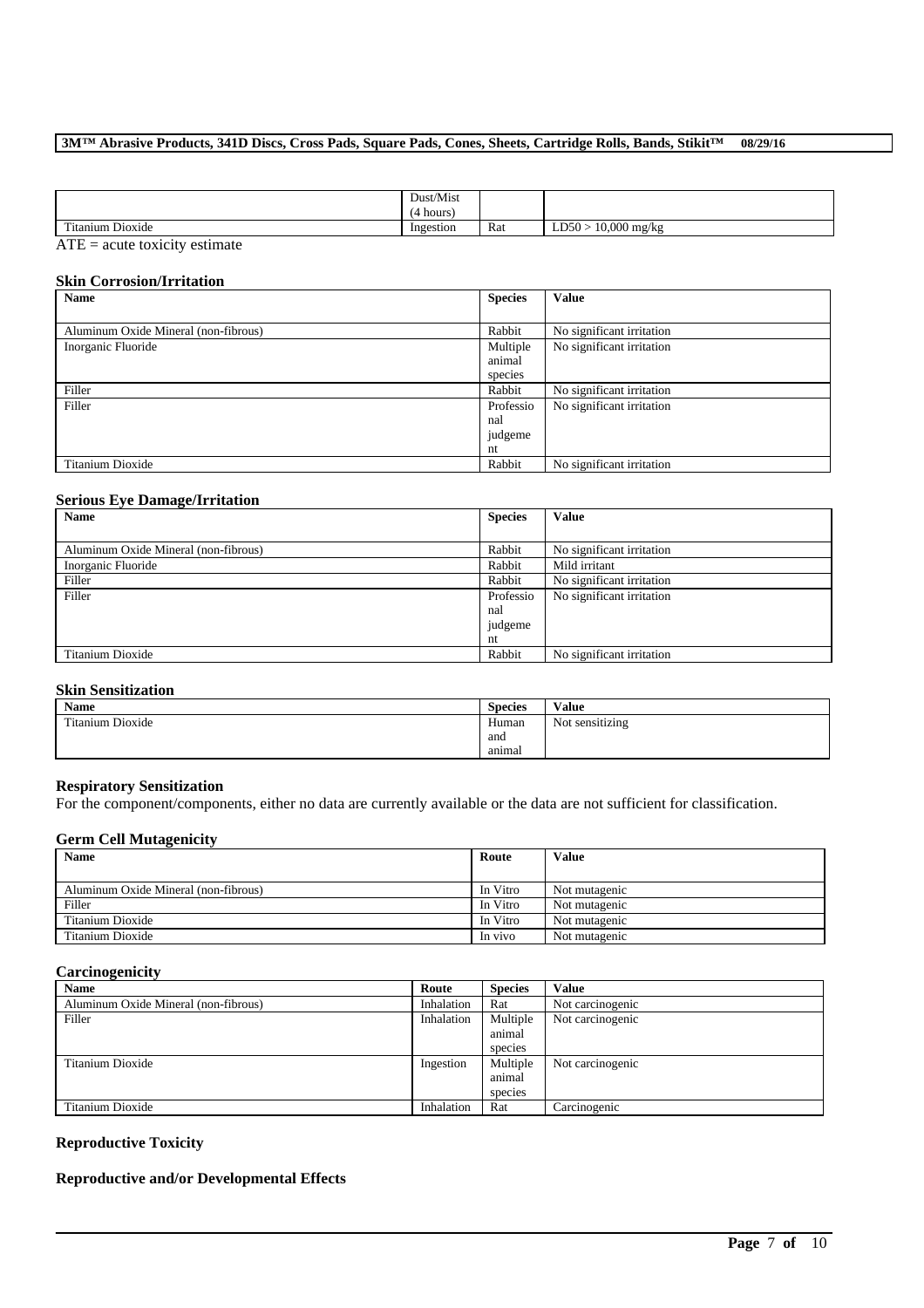| Name   | Route     | <b>Value</b>             | <b>Species</b> | <b>Test Result</b>            | <b>Exposure</b><br><b>Duration</b>    |
|--------|-----------|--------------------------|----------------|-------------------------------|---------------------------------------|
| Filler | Ingestion | Not toxic to development | Rat            | <b>NOAEL 625</b><br>mg/kg/day | premating $\&$<br>during<br>gestation |

## **Target Organ(s)**

### **Specific Target Organ Toxicity - single exposure**

| Name   | Route      | Target Organ(s)    | Value                 | <b>Species</b> | <b>Test Result</b>                   | Exposure<br><b>Duration</b> |
|--------|------------|--------------------|-----------------------|----------------|--------------------------------------|-----------------------------|
| Filler | Inhalation | respiratory system | All data are negative | Rat            | <b>NOAEL</b><br>$0.812 \text{ mg/h}$ | 90 minutes                  |

### **Specific Target Organ Toxicity - repeated exposure**

| <b>Name</b>                             | Route      | <b>Target Organ(s)</b>                 | <b>Value</b>                                                                       | <b>Species</b>         | <b>Test Result</b>             | <b>Exposure</b><br><b>Duration</b> |
|-----------------------------------------|------------|----------------------------------------|------------------------------------------------------------------------------------|------------------------|--------------------------------|------------------------------------|
| Aluminum Oxide Mineral<br>(non-fibrous) | Inhalation | pneumoconiosis  <br>pulmonary fibrosis | Some positive data exist, but the<br>data are not sufficient for<br>classification | Human                  | <b>NOAEL Not</b><br>available  | occupational<br>exposure           |
| Filler                                  | Inhalation | respiratory system                     | Some positive data exist, but the<br>data are not sufficient for<br>classification | Human                  | <b>NOAEL Not</b><br>available  | occupational<br>exposure           |
| Filler                                  | Inhalation | pulmonary fibrosis                     | All data are negative                                                              | Human<br>and<br>animal | <b>NOAEL Not</b><br>available  |                                    |
| Inorganic Fluoride                      | Inhalation | bone, teeth, nails,<br>and/or hair     | Causes damage to organs through<br>prolonged or repeated exposure                  | Rat                    | NOAEL<br>$0.0005$ mg/l         | 5 months                           |
| Inorganic Fluoride                      | Inhalation | respiratory system                     | Causes damage to organs through<br>prolonged or repeated exposure                  | Rat                    | <b>NOAEL</b><br>$0.00021$ mg/l | 90 days                            |
| Inorganic Fluoride                      | Ingestion  | bone, teeth, nails,<br>and/or hair     | Causes damage to organs through<br>prolonged or repeated exposure                  | Rat                    | <b>LOAEL0.58</b><br>mg/kg/day  | 14 weeks                           |
| Filler                                  | Inhalation | respiratory system                     | Some positive data exist, but the<br>data are not sufficient for<br>classification | Human                  | <b>NOAEL Not</b><br>available  | occupational<br>exposure           |
| Filler                                  | Inhalation | pneumoconiosis                         | Causes damage to organs through<br>prolonged or repeated exposure                  | Human                  | <b>NOAEL NA</b>                | occupational<br>exposure           |
| Filler                                  | Inhalation | pulmonary fibrosis                     | Some positive data exist, but the<br>data are not sufficient for<br>classification | Rat                    | <b>NOAEL Not</b><br>available  |                                    |
| <b>Titanium Dioxide</b>                 | Inhalation | respiratory system                     | Some positive data exist, but the<br>data are not sufficient for<br>classification | Rat                    | LOAEL 0.01<br>mg/1             | 2 years                            |
| <b>Titanium Dioxide</b>                 | Inhalation | pulmonary fibrosis                     | All data are negative                                                              | Human                  | <b>NOAEL Not</b><br>available  | occupational<br>exposure           |

# **Aspiration Hazard**

For the component/components, either no data are currently available or the data are not sufficient for classification.

### **Please contact the address or phone number listed on the first page of the SDS for additional toxicological information on this material and/or its components.**

# **SECTION 12: Ecological information**

## **Ecotoxicological information**

Please contact the address or phone number listed on the first page of the SDS for additional ecotoxicological information on this material and/or its components.

# **Chemical fate information**

Please contact the address or phone number listed on the first page of the SDS for additional chemical fate information on this material and/or its components.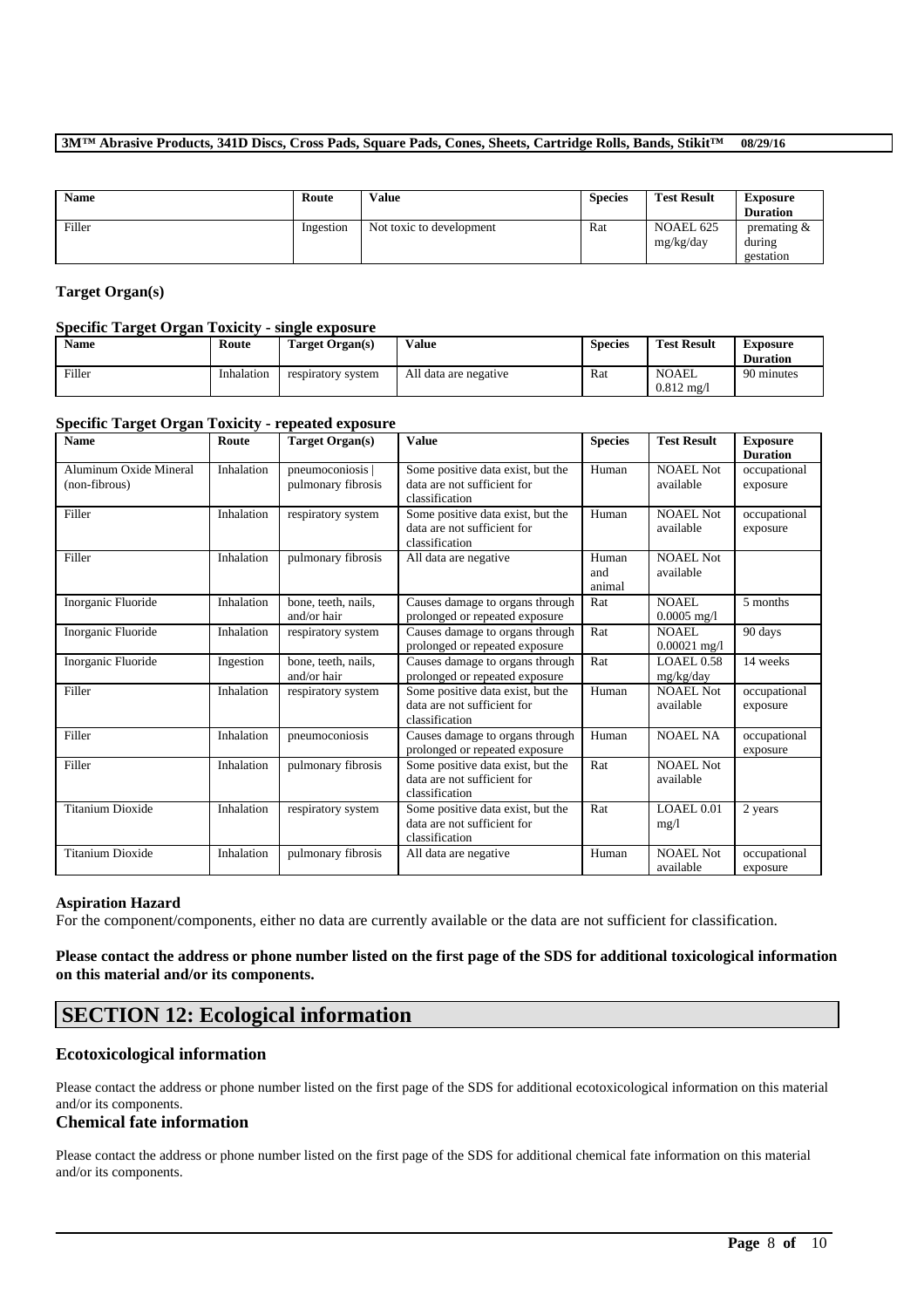# **SECTION 13: Disposal considerations**

### **13.1. Disposal methods**

Dispose of contents/ container in accordance with the local/regional/national/international regulations.

The substrate that was abraded must be considered as a factor in the disposal method for this product. Dispose of waste product in a permitted industrial waste facility. As a disposal alternative, incinerate in a permitted waste incineration facility. Proper destruction may require the use of additional fuel during incineration processes.

**EPA Hazardous Waste Number (RCRA):** Not regulated

# **SECTION 14: Transport Information**

Not regulated per U.S. DOT, IATA or IMO.

These transportation classifications are provided as a customer service. As the shipper YOU remain responsible for complying with all applicable laws and regulations, including proper transportation classification and packaging. 3M transportation classifications are based on product formulation, packaging, 3M policies and 3M understanding of applicable current regulations. 3M does not guarantee the accuracy of this classification information. This information applies only to transportation classification and not the packaging, labeling, or marking requirements. The original 3M package is certified for U.S. ground shipment only. If you are shipping by air or ocean, the package may not meet applicable regulatory requirements.

# **SECTION 15: Regulatory information**

## **15.1. US Federal Regulations**

Contact 3M for more information.

## **311/312 Hazard Categories:**

Fire Hazard - No Pressure Hazard - No Reactivity Hazard - No Immediate Hazard - No Delayed Hazard - No

### **15.2. State Regulations**

Contact 3M for more information.

### **15.3. Chemical Inventories**

This product is an article as defined by TSCA regulations, and is exempt from TSCA Inventory listing requirements.

Contact 3M for more information.

### **15.4. International Regulations**

Contact 3M for more information.

**This SDS has been prepared to meet the U.S. OSHA Hazard Communication Standard, 29 CFR 1910.1200.**

# **SECTION 16: Other information**

### **NFPA Hazard Classification**

**Health:** 0 **Flammability:** 1 **Instability:** 0 **Special Hazards:** None

National Fire Protection Association (NFPA) hazard ratings are designed for use by emergency response personnel to address the hazards that are presented by short-term, acute exposure to a material under conditions of fire, spill, or similar emergencies. Hazard ratings are primarily based on the inherent physical and toxic properties of the material but also include